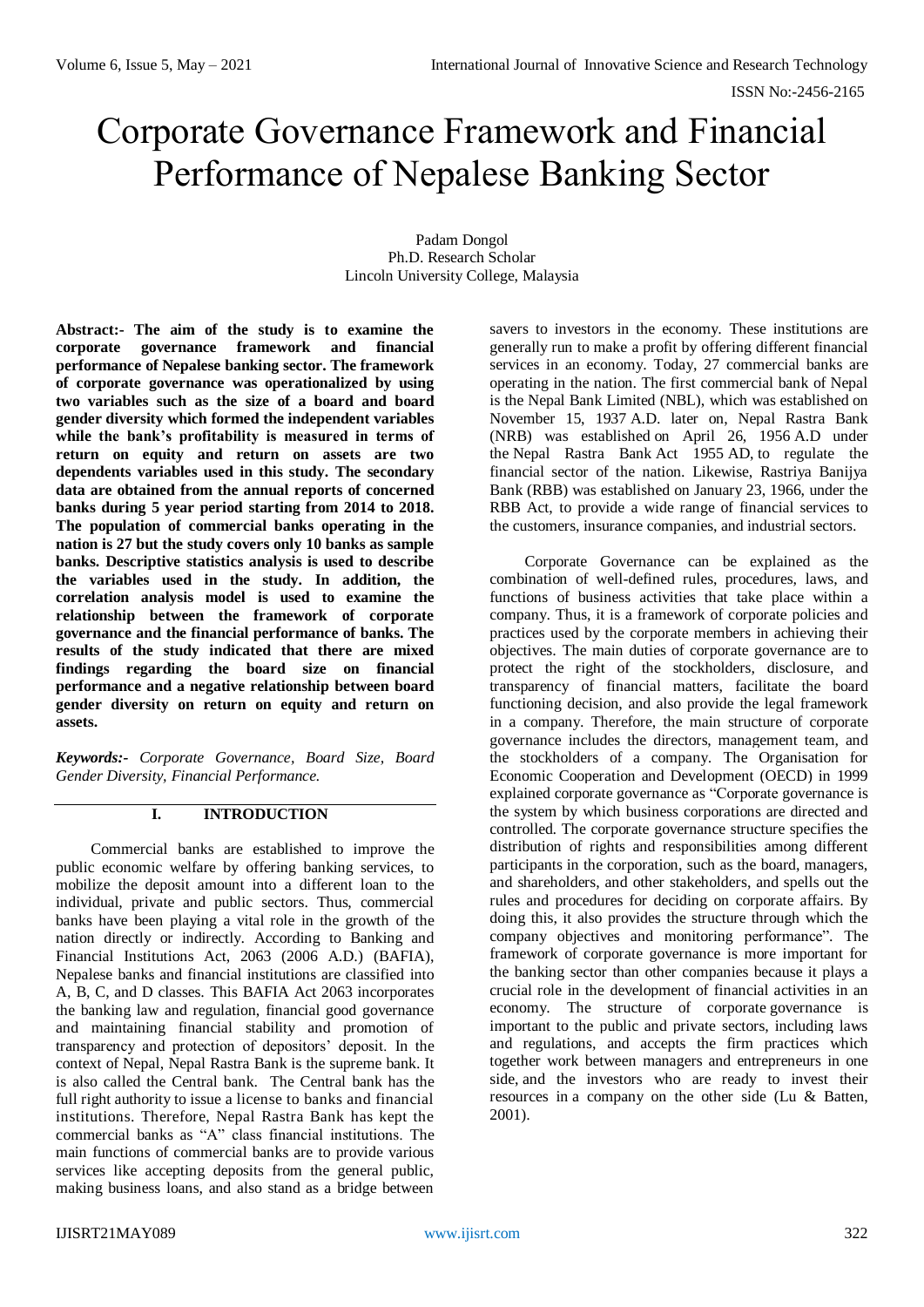#### **II. STATEMENT OF THE PROBLEM**

The framework of corporate governance refers to the number of directors in a board, managers, company stockholders, and other concerned stakeholders of a company. However, to run the banking and financial sectors effectively, a good framework of corporate governance must be made and implement in the right direction. Thus, the corporate structure is more essential for banking and financial sectors whether they are in developed or developing countries. Looking towards the developing countries, the effectiveness of corporate governance framework in financial sectors is looking unsatisfactory. Therefore, the study examines the size of the board and gender diversity in a board to identify the bank's performance. Many researchers have been studied on this topic and found the mixed results regarding board size, gender diversity in a board, and bank's financial performance. Thus, in reality, this study is conducted to identify the actual corporate governance framework used in Nepalese banking sectors.

### **III. OBJECTIVES**

The specific objectives of the study are:

i) To identify the corporate governance framework and commercial banks' performance in Nepal.

ii) To investigate the relationship between board size and board gender diversity with commercial banks' performance in Nepal.

# **IV. REVIEW OF LITERATURE**

This section discusses the previous related literature about the corporate framework and banks' performance.

#### *4.1 Corporate Governance*

According to Bank and Financial Institutions Act, 2063 (2006 A.D.) explained that the framework of corporate governance including the proper defining the authority and responsibilities of board members, qualification required of directors, board governance system, and function of independent directors, transparent financial reporting a company, and disclosure practices in a firm. The lack of transparency and disclosure practices is one of the problems of corporate governance in recent years which harms people's confidence towards the banking sectors. According to Adhikari (2014), the Nepalese financial sector still needs to develop good governance practices to become a more reliable and efficient sector of the economy. Melvin and Hirt (2005) defined corporate governance as "firm decision making, management, particularly in the context of the board of directors and its operating procedures in a business." They also clarified that the term "corporate governance" is used in a variety of contexts, encompassing a company's interactions with a broad spectrum of stakeholders or more specifically referring to a company's adherence to the provisions of the law. According to Imam and Malik (2007), corporate governance is a theoretical term that involves the regulation and management of corporate factors to promote the efficient use of firm resources. The

relationship between the shareholders, board of directors, and executives in deciding the course and performance of the company's activities is described as a corporate governance structure.

### *4.2 Board Size*

The board size is described by Panasian et al., (2003) Levrau & Van den Berghe (2007) as the total number of directors associated with a business. According to Goshi et al. (2002), the optimal number of board members in a company must be made up of executive and non-executive directors.

According to John and Senbet (1998), board size is one factor that influences the efficiency of the board's monitoring feature. Indeed, the size of a company's board of directors has little bearing on its effectiveness. The number of factors such as outside executives, female directors, and people with a strong finance and accounting background determines the efficacy of board size. So far, there has been no specific agreement on the size of the company's board of directors. As a result, there are reasons for both smaller and larger board sizes being successful in managing managers' activities. There is also a case to be made that a bigger board of directors brings in more intellectual resources, boosting its efficiency in terms of controlling and advising management. However, critics argue that when a board becomes too large, it becomes difficult to control, promotes free-riding, and creates issues. According to Stepanova and Ivantsova (2012), a smaller board size reduces the risk of free riding and increases individual director responsibility. The relationship between board size and efficiency, according to Lehn, Patro, and Zhao (2009), can vary not only by firm-specific characteristics but also by national and institutional characteristics. As a result, the previous study found that empirical studies on board size and the financial performance of a company yielded mixed results. According to studies conducted by John and Senbet (1998), Dalton et al. (1999), Kiel and Nicholson (2003), Adams and Merhan (2008), Uadiale (2010), Javed et al. (2013), Poudel and Hovey (2013), a larger board of directors led to better financial results. On the other hand, M. C (1993), Staikouras, Staikouras, and Agoraki (2007), Adnan, Htay, Rashid, and Meera (2011), Ranti (2011), Alabdullah, Yahya, and Ramayah (2014) discovered that banks with smaller boards perform better. Jensen (1983) stated that for a board to operate efficiently, it should have a maximum of seven or eight members in the board. According to Jensen (1986), a smaller board size improves communication, cohesiveness, and teamwork in a group, allowing for more efficient monitoring. Furthermore, according to Adams and Merhan (2005), Horváth and Spirollari (2012), Htay (2012), and Velnampy (2013), the size of a company's board of directors has no significant results with the performance of the banks.

## *4.3 Board Gender Diversity*

Hillman and Cannella (2007) studied that women directors are increasing in trend in a company as boards of directors, but their representation in a board is not similar. So, the sex ground is one of the board diversity qualities measurements. In other words, board diversity in a company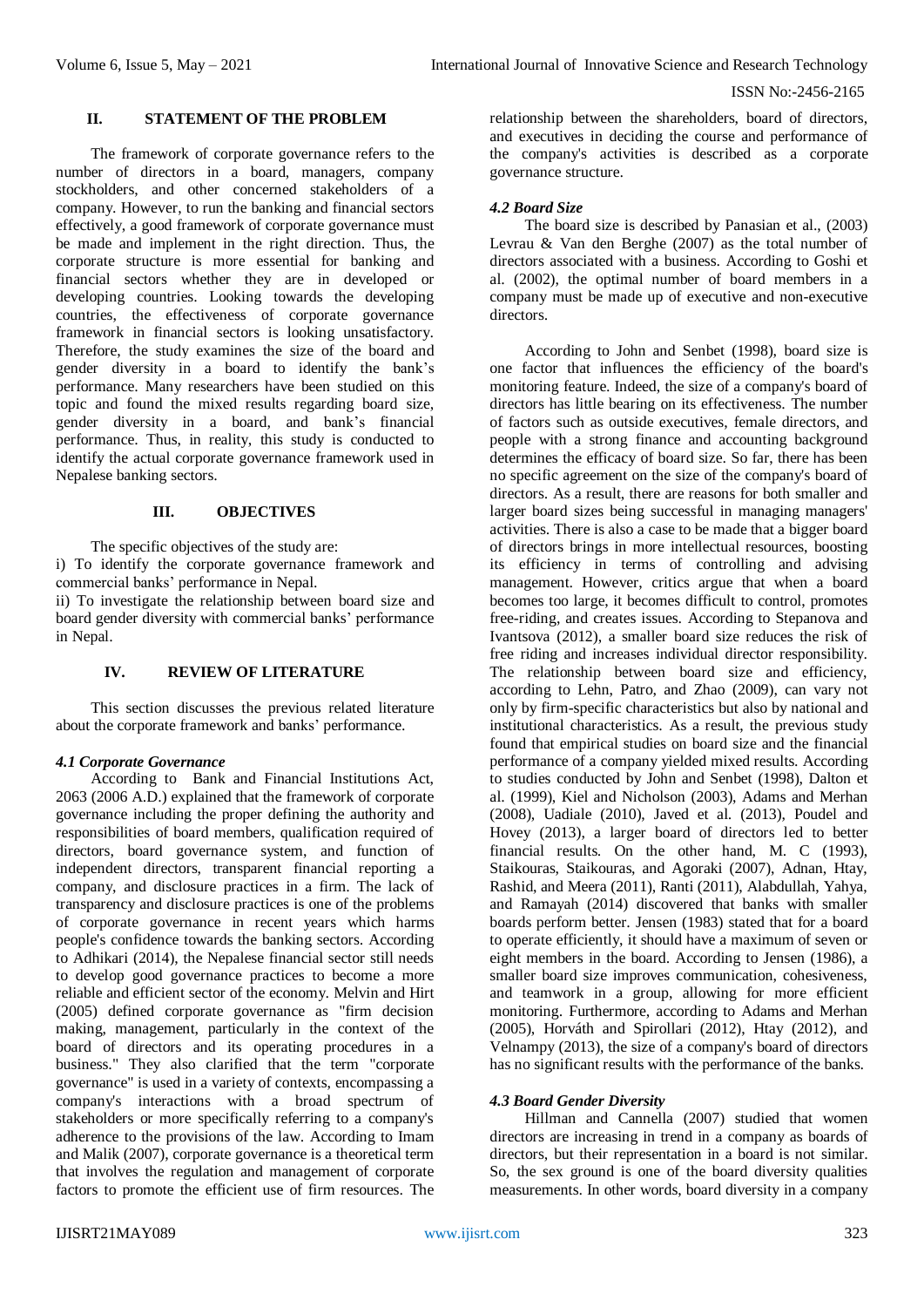is occupied by the number of female directors on each board. Theories are backing the commitment by female executives performed better decision regarding corporate issues. In addition, legislative changes also the main part of the company to include female directors in the board in a company. Romano et al., (2012), Dutta and Bose (2007), found that the participation of female directors on boards of directors is small, even though the literature shows a slow but steady rise in female presence on corporate boards across the nation. According to Lakhal, Aguir, Lakhal, and Malek (2015) studied that women directors are more realistic in their monitoring portion of the business, and they are also considered an important part of corporate governance practices. Thus, the findings of the previous empirical results based on the impact of board gender diversity on a firm's financial performance were mixed and inconclusive. Abubakar, Garba, Sokoto, and Maishanu (2014) investigated the connection between corporate board gender diversity and firm success, concluding that gender diversity has an important and positive impact on financial performance. According to Pathan and Faff (2013) studied that gender diversity and bank performance have a positive relationship, Similarly, Julizaerma and Sorib (2012) found a positive linkage between gender diversity and a company's financial results in Malaysian publicly traded companies. Besides, Carter, Simkins, and Simpson (2003) indicated that there is a significant positive relationship between the female directors in a board and the value of the firm. Gautam (2019) investigated the impact of corporate governance on the performance of commercial banks in Nepal, discovered that having women on the board of directors has a positive relationship with return on assets (ROA) and a negative relationship with return on equity (ROE). On the contrary, previous empirical studies have shown that there is no significant connection between board gender diversity and a company's performance. According to Horváth and Spirollari (2012), Bukar and Ahmed (2020). Gender diversity had a substantial positive impact on return on assets, but no significant effect on return on equity,

### *4.4 Financial Performance*

ROA and ROE are two basic accounting tools that are used to measure the effectiveness of a bank's financial performance. These tools are also used in a research paper by the researchers (Hermalin & Weisbach, 1991; Yermach, 1996; Bhagat & Black, 2002; Abdullah, 2004; Lam & Lee 2012; Fanta, Kemal & Waka, 2013; Velnampy, 2013). ROA is calculated as follows.

$$
ROA = \frac{Profit \, after \, tax}{Assets}
$$

The return on equity is a metric that measures how much money a company's common stock owners make on their investments. A higher ratio means a higher profit. The formula is as follows:

$$
ROE = \frac{Profit \, after \, tax}{Shareholders' Equity}
$$

#### **V. CONCEPTUAL FRAMEWORK**

The conceptual structure is shown in the diagram below.



#### **VI. METHODOLOGY**

The study applied descriptive and quantitative research designs. The total population of commercial banks is 27 in which Rastriya Banijya Bank is 100 percent governmentowned commercial bank, likewise, Nepal Bank Limited - 40.5 percent government-owned commercial bank, and the Agricultural Development Bank - 51 percent governmentowned commercial bank and rest 49 percent occupied by the general public. Thus, these 3 government-owned banks play important role in depositing and lending money in the Nepalese banking sectors. Out of 27 commercial banks, 10 sample banks were chosen using the judgmental sampling technique. The study covers 5 years of data from 2014 to 2018. Secondary data was gathered from bank annual reports, the central bank's website, and the Nepal stock exchange. Board size and board gender diversity were used as proxies for corporate governance framework variables. The proxies for the financial performance of the bank's return on assets and return on equity. The data were analyzed using statistical tools. The research aims to determine the relationship between corporate governance framework and bank financial performance. To generalize the study's results, descriptive statistics and correlation matrix methods were used.

## **VII. RESULT AND DISCUSSION**

## *7.1 Descriptive Statistics Analysis*

|  | Table 7.1: Descriptive statistics results |  |  |
|--|-------------------------------------------|--|--|
|--|-------------------------------------------|--|--|

|                   |    |                |                |             | Std.             |
|-------------------|----|----------------|----------------|-------------|------------------|
| <b>Variables</b>  | N  | <b>Minimum</b> | <b>Maximum</b> | <b>Mean</b> | <b>Deviation</b> |
| Return on         | 50 | $-26.88$       | 36.04          | 17.001      | 8.95153          |
| Equity            |    |                |                |             |                  |
| (ROE)             |    |                |                |             |                  |
| Return on         | 50 | $-1.44$        | 2.89           | 1.6390      | 0.63533          |
| Assets            |    |                |                |             |                  |
| (ROA)             |    |                |                |             |                  |
| <b>Board Size</b> | 50 | 5.00           | 9.00           | 6.6000      | 1.12486          |
| <b>Board</b>      | 50 | 0.00           | 2.00           | 0.6000      | 0.67006          |
| Gender            |    |                |                |             |                  |
| Diversity         |    |                |                |             |                  |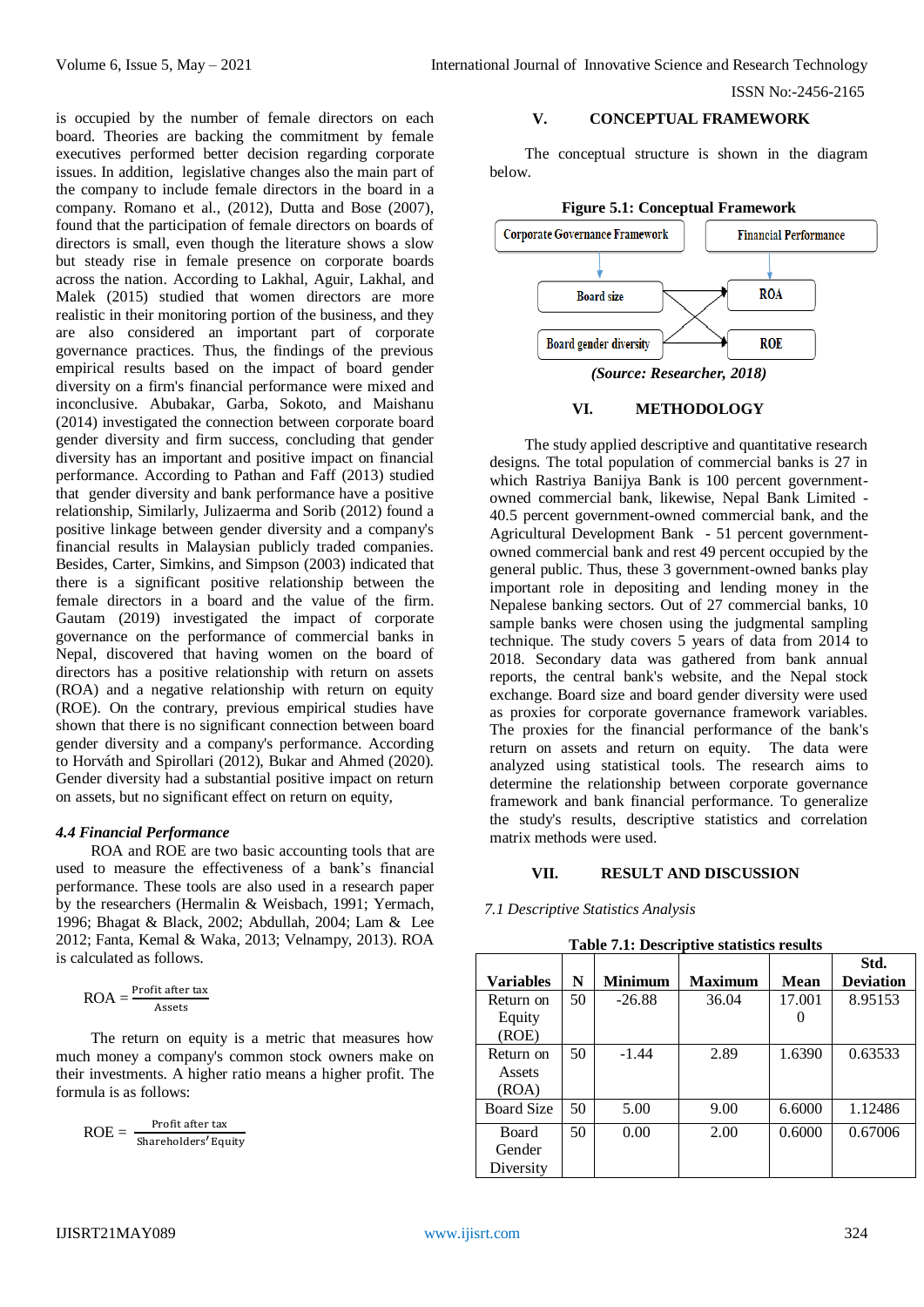Table 7.1 shows the descriptive and statistical results of ROE, ROA, board size, and board gender diversity of sample banks. The average number of people on the board was 6.6000 (nearly, 7), with a standard deviation of 1.12486. (Approx. to1). The data appears to be very similar to the mean value, as shown by the lower standard deviation. As a result, the total number of board members in sample banks was found to be between 5 and 9. Similarly, board gender diversity had a mean of 0.6000 and a standard deviation of 0.67006. As a result, the total number of female directors in the sample banks was estimated to be between 0 and 2.Similarly, over the last five years, the average ROE was 17.0010, with a standard deviation of 8.95153. As a result, the average ROE ranged from -26.88 to 36.04. Likewise, the average ROA was 1.6390, with a standard deviation of 0.63533. According to this, the average ROA was between -1.44 and 2.89.

*7.2 Correlation Matrix for the Dependent and Independent variables*

**Table 7.2: Correlation Matrix result for the Dependent and Independent variables**

|                   |              | <b>Return on</b><br><b>Equity</b><br>(ROE) | Return on<br><b>Assets</b><br>(ROA) |
|-------------------|--------------|--------------------------------------------|-------------------------------------|
| <b>Board Size</b> | Pearson      | 0.003                                      | $-0.144$                            |
|                   | Correlation  |                                            |                                     |
|                   | $Sig. (2-$   | 0.985                                      | 0.317                               |
|                   | tailed)      |                                            |                                     |
| <b>Board</b>      | Pearson      | $-0.044$                                   | $-0.040$                            |
| Gender            | Correlation  |                                            |                                     |
| Diversity         |              |                                            |                                     |
|                   | $Sig. (2-$   | 0.760                                      | 0.784                               |
|                   | tailed)      |                                            |                                     |
|                   | $= 50$<br>N. |                                            |                                     |

*\*\* Correlation is significant at the 0.01 level (2-tailed) \* Correlation is significant at the 0.05 level (2-tailed)*

Table 7.2 depicts the correlation matrix result for the dependent and independent variables. To examine the relationship between two given variables then correlation analysis can be used. A positive correlation means that two or more variables have a significant relationship. On the other hand, a poor correlation means that the variables are unrelated. The correlation coefficient shows the strength and weakness between the two variables. It can range from -1.00 to + 1.00. The 0 value of correlation indicates no relationship between two variables.

The Pearson correlation between board size and ROE was 0.003. This value indicated that these two variables have a low positive correlation. Thus, the size of the board was proportional to the firm's ROE. The large board size would result in a higher ROE. The significance value of (*p*   $= 0.985$ ) was greater than 0.05, this means, the value was statistical insignificance. The correlation between board size and ROA was - 0.144. This negative value notified that

these two variables have a weak negative correlation. Therefore, the board size was inversely proportional to ROA. The large board size will cause the lower firm's ROA. The significance value of  $(p = 0.317)$  was more than 0.05, this means, the value was statistically insignificant.

The correlation coefficient value of ROE *(0.003)* and ROA *(-0.144)* indicated that there is a weak positive and negative correlation between board size. The positive correlation indicated that a larger board size will cause a higher firm's ROE. This finding was consistent with Poudel & Hovey (2013) who indicated that large boards led to better financial performance. Previous research conducted by Jensen (1983) suggested that a board should have a maximum of seven or eight members to function effectively in a firm. On the other side, the negative correlation indicated that larger board size will cause inversely proportional to the firm's ROA. This finding result was consistent Jensen M. C (1993), Staikouras, & Agoraki (2007), Adnan, Htay, Rashid, & Meera (2011), Ranti (2011), Alabdullah, Yahya, & Ramayah (2014) found that smaller boards bring better performance in a firm. According to Jensen (1986) said that smaller boards enhance communication, cohesiveness, and coordination with board members in a firm.

The correlation coefficient between board gender diversity and ROE was *- 0.044.* This indicated that these two variables have a weak negative correlation. Thus, the board gender diversity was inversely proportional to the firm's ROE. The higher number of female directors on the board will perform the lower firm's ROE. The significance value of  $(P= 0.760)$  was more than 0.05. So, the value was statistically insignificant. Likewise, the correlation between board gender diversity and ROA was *-0.040.* Board gender diversity with ROA has also a weak negative correlation. So, it is also inversely proportional to the firm's ROA and a higher number of female directors on the board will perform the lower firm's ROA. The significance value of (*P= 0.784)* was more than *0.05.* So, the value was statistically insignificant. The findings results indicated that there are negative relationships between board gender diversity with the firm's financial performance. The significance value of the firm's ROE (*P= 0.760*) and ROA (*P= 0.784)* was also statistically insignificant.

### **VIII. CONCLUSION**

This study concluded that there were two independent variables (board size and board gender diversity) and dependent variables (ROE and ROA) were used to examine the relationship between the corporate governance framework and the financial performance of banks. The first objective is to identify the corporate governance framework and financial performance and the second objective is to investigate the relationship between board sizes, board gender diversity with the financial performance of Nepalese banking sectors. The first objective's findings revealed that the total number of directors on a board is 7 (approx.) and board gender diversity is 1 female director (approx.) in a company. The results of the second objective revealed a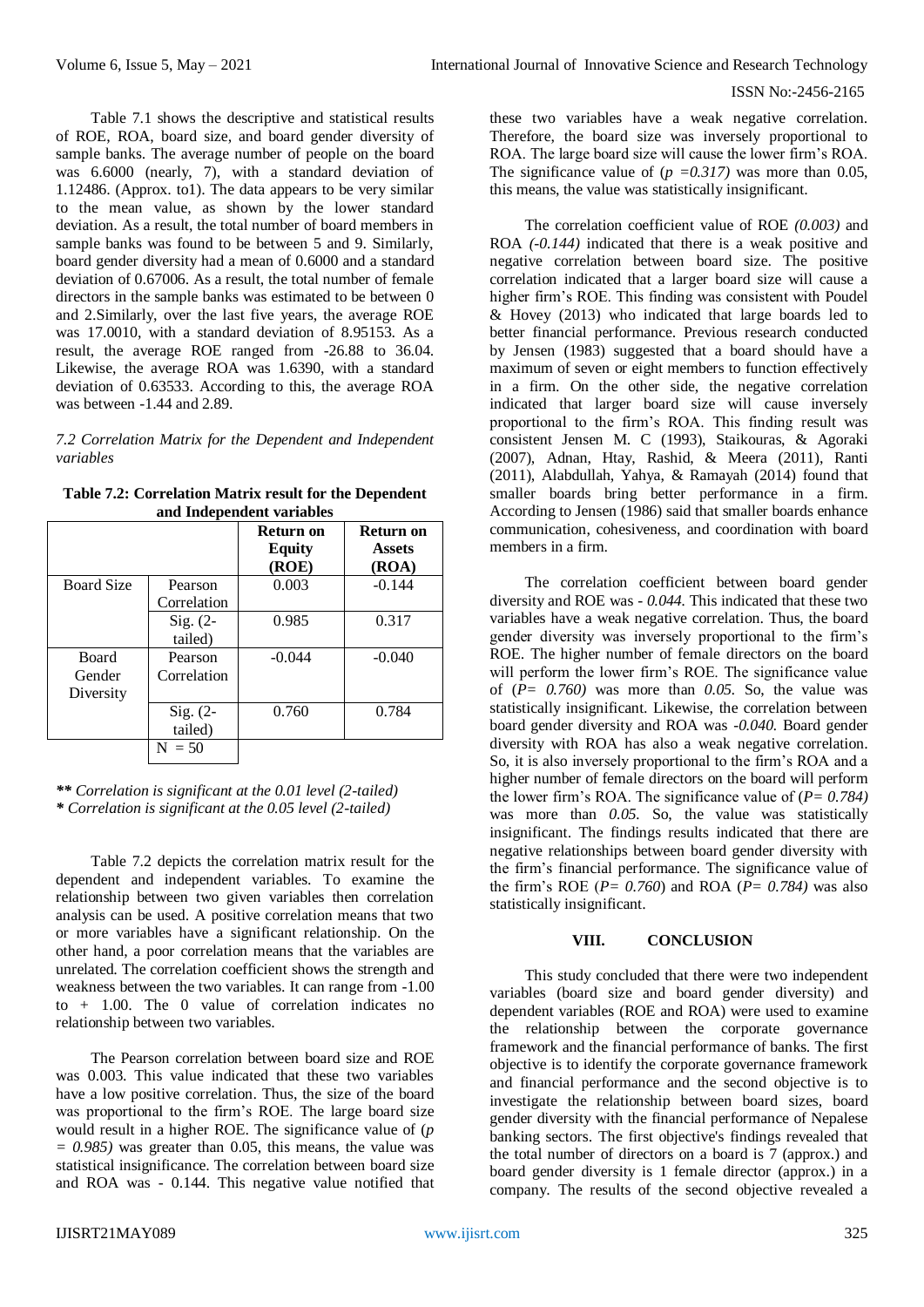mixed relationship between board size with ROE and ROA and a negative relationship between board gender diversity and banks' financial performance.

#### **REFERENCES**

- [1]. Abdullah, S. N. (2004). Board composition, CEO duality and performance among Malaysian listed companies. Corporate Governance: The international journal of business in society.
- [2]. Abubakar, B. A., Garba, T., Sokoto, A. A., & Maishanu, M. M. (2014). Corporate board gender diversity and performance: Evidence from Nigerian stock exchange. *An Unpublished PhD Thesis, Department of Economics, Usmanu Danfodiyo University, Sokoto*.
- [3]. Adams, R. B., & Mehran, H. (2005). Corporate performance, board structure and its determinants in the banking industry. *In EFA 2005 Moscow meetings*.
- [4]. Adams, R. B., & Mehran, H. (2008).Corporate performance, board structure and their determinants in the banking industry. *FRB of New York staff report*, (330).
- [5]. Adhikari, P. (2014). Corporate governance practices in commercial banks in Nepal. *Journal of Research in Management & Technology, 3 (9)*, *56*.
- [6]. Adnan, M. A., Htay, S. N. N., Rashid, H. M. A., & Meera, A. K. M. (2011). A panel data analysis on the relationship between corporate governance and bank efficiency. *Journal of Accounting*, *1*(1).
- [7]. Akpan, E. O., & Amran, N. A. (2014). Board characteristics and company performance: Evidence from Nigeria. *Journal of Finance and Accounting*, *2*(3), 81-89.
- [8]. Alabdullah, T. T. Y., Yahya, S., & Ramayah, T. (2014). Corporate governance mechanisms and Jordanian companies' financial performance. *Asian Social Science*, *10*(22), 247.
- [9]. Bhagat, S. & Black, B. (2002). The Non-Correlation between Board Independence and Long-Term Firm Performance. Journal of Corporation Law, 27, 231-273
- [10]. Bukar, M., & Ahmed, A. (2020).Effect of Board of Directors Gender Diversity on Financial Performance of Deposit Money Banks in Nigeria. *Global Journal of Applied, management and Social Science, 18*
- [11]. Carter, D. A., B. J. Simkins and W. G. Simpson: (2003). 'Corporate Governance, Board Diversity, and Firm Value', Financial Review 38, 33–53.
- [12]. Dalton, D. R., Daily, C. M., Johnson, J. L., & Ellstrand, A. E. (1999). Number of directors and financial performance: A meta-analysis. *Academy of Management journal*, *42*(6), 674-686.
- [13]. Dutta, P., & Bose, S. (2007). Gender diversity in the boardroom and financial performance of commercial banks: Evidence from Bangladesh.
- [14]. Fanta, A. B., Kemal, K. S. & Waka, Y. K., (2013). Corporate governance and impact on bank performance. Journal of Finance and Accounting, 1(1), pp. 19-26.
- [15]. Gautam, M. S. (2019). Effect of corporate governance on financial performance of Nepalese commercial banks. *International Journal of Scientific and Research Publications*, 9, (12), 340-348.
- [16]. Goshi, R.S. (2002). Board structure, executive compensation and firm performance. Evidence from India. Indra Ghandi Institute of Development Research, Mumbai, India
- [17]. Hermalin, B. E., & Weisbach, M. S. (1991). The effects of board composition and direct incentives on firm performance. Financial management, 101-112.
- [18]. Hillman, A. J., Shropshire, C., & Cannella Jr, A. A. (2007). Organizational predictors of women on corporate boards. *Academy of Management Journal*, *50*(4), 941-952.
- [19]. Horváth, R., & Spirollari, P. (2012). Do the Board of Directors' Characteristics Influence Firm's Performance? The U.S. Evidence. Prague Economic Papers, 21(4), 470-486.
- [20]. Horváth, R., & Spirollari, P. (2012). Do the boards of directors' characteristics influence firm's performance? The US evidence. *Prague economic papers*, *4*, 470-486.
- [21]. Htay, S. N. (2012). Better boards towards higher profitability. *World Review of Business Research*, *2*(2), 149-163.
- [22]. Imam, M. O., & Malik, M. (2007). Firm performance and corporate governance through ownership structure: Evidence from Bangladesh stock market. *International Review of Business Research Papers*, *3*(4), 88-110.
- [23]. Jensen, M. C. (1986). Agency costs of free cash flow, corporate finance, and takeovers. American Economic Review, 76, 323–329.
- [24]. Jensen, M. C. (1993). The modern industrial revolution, exit, and the failure of internal control systems. *The Journal of Finance*, *48*(3), 831-880.
- [25]. Jensen, Michael C. (1983). "Organization Theory and Methodology." Accounting Review 58, no. 1: pp 319- 339.
- [26]. John, K., & Senbet, L. W. (1998). Corporate governance and board effectiveness. *Journal of banking & Finance*, *22*(4), 371-403.
- [27]. Julizaerma, M. K., & Sori, Z. M. (2012). Gender diversity in the boardroom and firm performance of Malaysian public listed companies. *Procedia-Social and Behavioral Sciences*, *65*, 1077-1085.
- [28]. Kiel, G., & Nicholson, G. (2003). *Boards that work: A new guide for directors*. McGraw-Hill Australia.
- [29]. Lakhal, F., Aguir, A., Lakhal, N., & Malek, A. (2015). Do women on boards and in top management reduce earnings management? Evidence in France. *Journal of Applied Business Research (JABR)*, *31*(3), 1107-1118.
- [30]. Lam, T.Y., Lee, S.K. (2012). Family ownership, board committees and firm performance: Evidence from Hong Kong. Corporate Governance: The International Journal of Business in Society, 12(3), 353-366.
- [31]. Lehn, K. M., Patro, S., & Zhao, M. (2009). Determinants of the size and composition of US corporate boards: 1935‐2000. *Financial management*, *38*(4), 747-780.